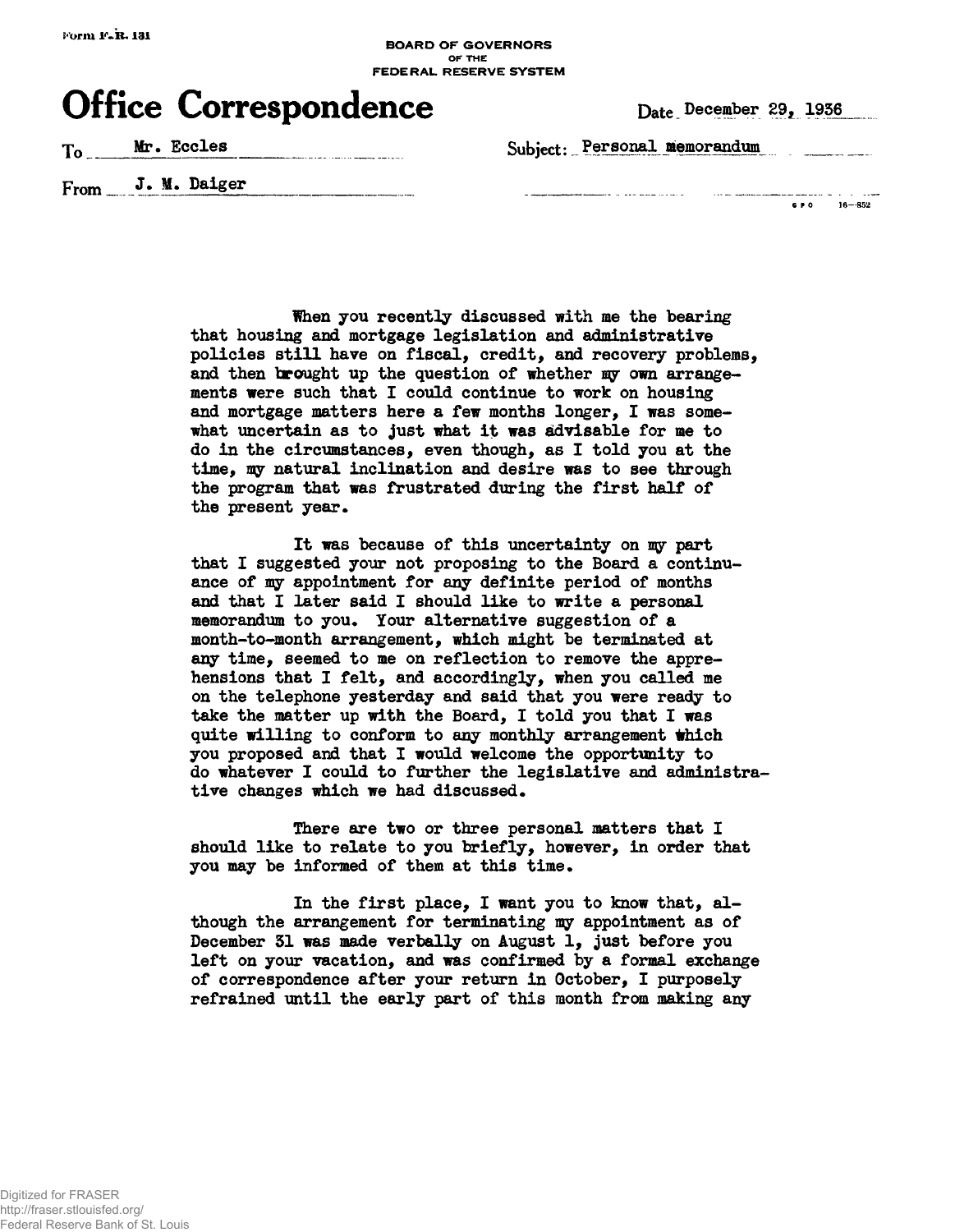effort to further the plans that I had long previously mentioned to you, and also to Mr. Broderick, for my getting back into the mortgage-financing field through one of the larger banking institutions in New York.

My reason for this postponement was twofold. First, I felt that the plans which I had in mind would be far more likely to receive unprejudiced and favorable consideration in New York in December or January than would be the case if I broached them prior to or immediately following the election. You will recall my telling you, when we discussed the matter on August 1, that, having been identified with New Deal measures for three years, I particularly did not want to leave Washington until after the election.

The election did very much clarify the political atmosphere, of course, even beyond your expectations and mine, and the result was greatly to my advantage where my New York plans were concerned. But with the political atmosphere cleared another consideration impressed itself on me the more I thought of it. It was that, because of the importance and prestige of your office, I should not give to any New York banking institution even the appearance of trading on my position as one of your assistants. I therefore did not ask your help in furthering my plans and did not initiate any correspondence or conversations until the time set for my leaving Washington was close at hand.

Furthermore, I so arranged matters that no definite discussion or proposal with regard to a New York connection would take place before the last week in December or the early part of January. I had made some engagements in New York for Monday and Tuesday of this week, and had also said that I expected to be in New York again next week. Following my last conversation with you, I arranged to postpone these yearend engagements, but this will require my being in New York for a few days within the next week or two.

Another thing that I want to know is that, in such preliminary steps as I have taken thus far toward getting into the mortgage-financing field in New York, I have made it quite clear that I am greatly interested in certain legislation which is likely to be proposed during the forthcoming session of Congress, and that, if the opportunity should be offered for me to give some assistance to the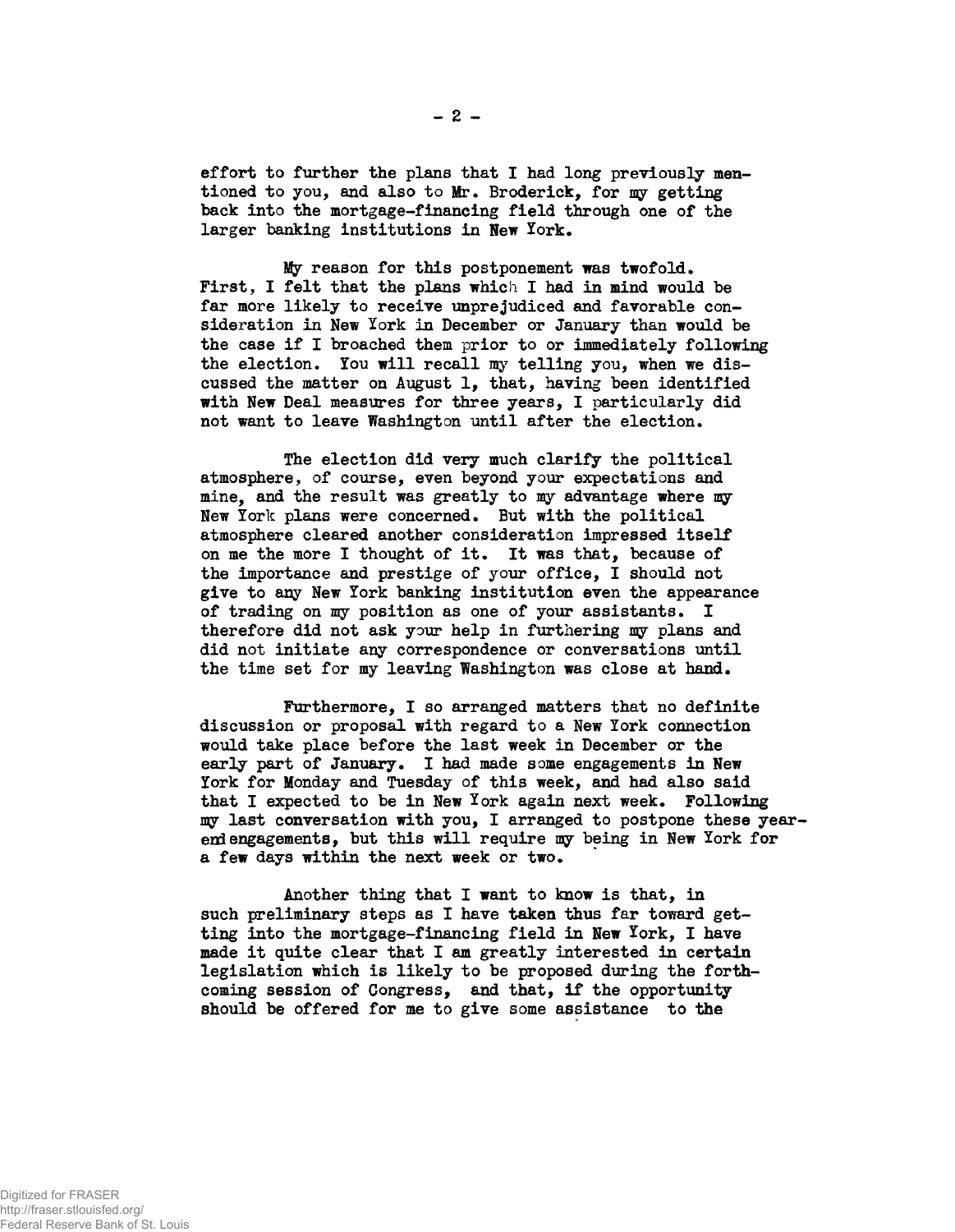persons with whom I have worked here in furthering these measures, I should want to be free to spend as much time in Washington as the cireumstances might call for.

None of these considerations that I have mentioned can be called unselfish, for I do not regard them as putting me under any disadvantage. On the contrary. Nevertheless, they will indicate to you the direction of my thinking and the nature of the course I have taken in order to avoid any misinterpretation of my actions or any possible embarrassment to you and others, as well as to myself.

I should also like you to know my personal attitude toward the FHA, particularly because of your suggestion that it would be desirable if I could be put into a position to work out some of the administrative and policy problems there from the inside. It is my candid opinion that the centraloffice personnel of the FHA, with very few, but important, exceptions, compares most favorably with that of any other governmental agency or department that I have come into contact with during the past six or seven years. It is my equally candid opinion that the essential solution of the FHA problems which you have chiefly in mind must in the long run—or preferably, of course, in the short run—come from the White House.

In fact, I think that the housing mess, to use the epithet that the President himself used at a press conference some months ago, is beyond solution by any of the agencies concerned until the President is fully informed of what the mess really is. I think that the FHA is accountable for only a relatively small part of the "mess' in housing, and that where the factors involved are not political your influence will carry more weight with McDonald during the next few weeks than anyone<sup>f</sup>s else. Where the factors are political--and it must be remembered that McDonald did not create them and that he has made notable progress in spite of them—the release from the obligations which they represent must come from political sources, or else from the President.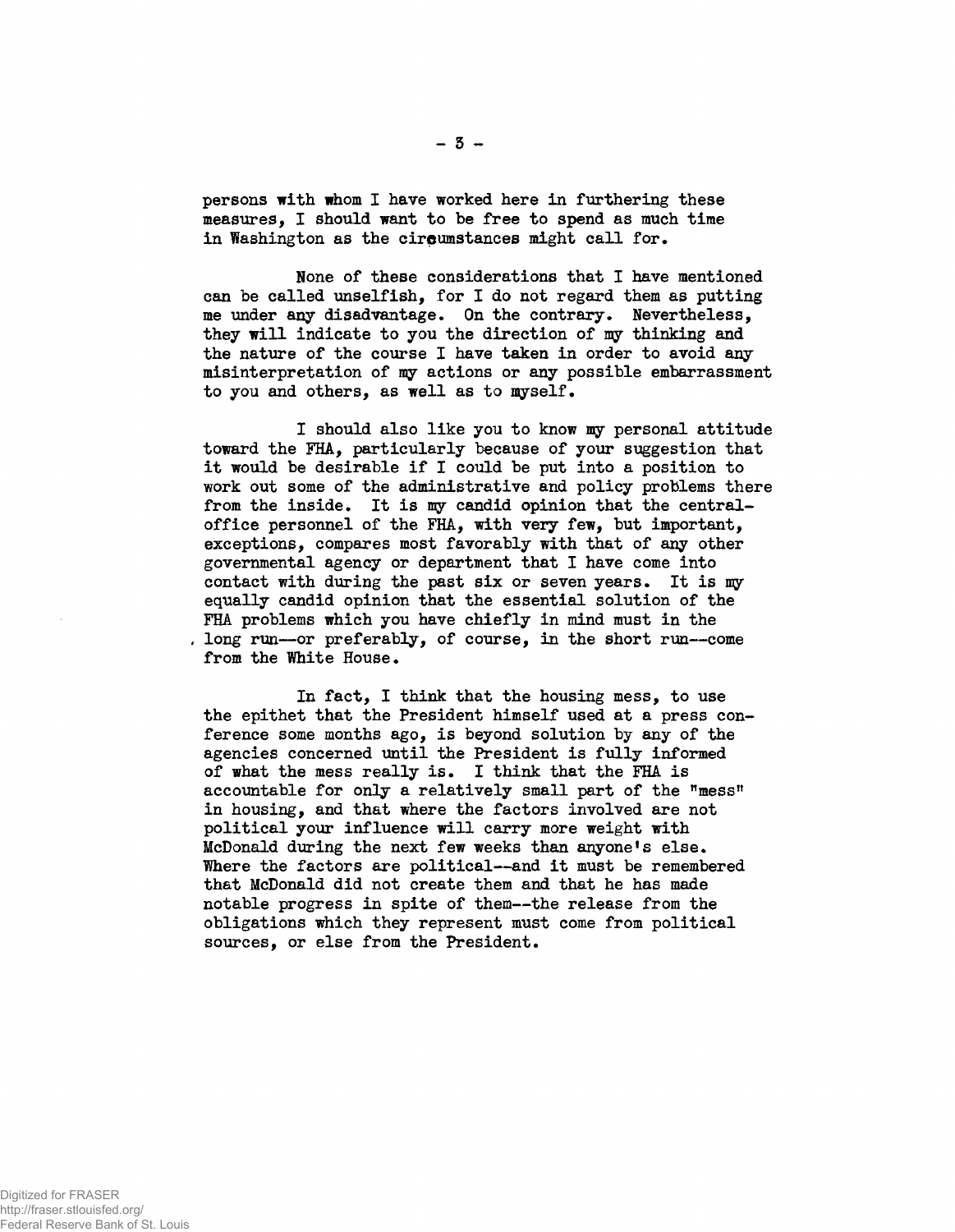As for myself, I feel that I may say without taking undue credit that McDonald and most of his principal associates have during the past year and a half continually sought my advice and assistance, have to a very considerable extent relied on it, and have acted in accordance with it in a great many particulars. I would go as far as to say that the altered conception of the Housing Act which McDonald and his staff have plainly acquired during this period is in large part due to the fact that when Moffett went out officially as Administrator I came in unofficially in an advisory capacity.

You probably do not know that, when I was acting as Frank Walker's financial assistant while the Housing Act was in the making, I deliberately avoided making any bid for place or preferment in the FHA set-up. I was in a position to witness at close hand the frantic scramble of a good many persons who I had thought would have more sense and more breeding than they then exhibited, and I was disgusted with the whole performance. There was only one condition on which I had any desire to go with the FHA} it was that, if Mr. Mortimer N. Buckner, with whom I had carried on the preliminary conversations for Mr. Walker, agreed to take charge of the mortgage-insurance program and organize the banking community in support of it, I should like to become his assistant if he asked me to do so. But Moffett bungled the negotiations with Buckner, and the latter told me frankly and confidentially why he changed his mind and refused the appointment.

At that time, as I learned subsequently, Walker told Moffett that I had shown a more practical grasp of the mortgage problems dealt with in the Housing Act than anyone else who was available to him as a financial adviser. You will perhaps recall that I had proposed and arranged the series of financial conferences which Walker called prior to the introduction of the Housing Bill, and also that Walker had me discuss the measure privately with a number of bankers in New York, Philadelphia, and elsewhere. In addition, he had me arrange the schedule of witnesses for the committee hearings and maintain various contacts on the Hill in connection with the bill.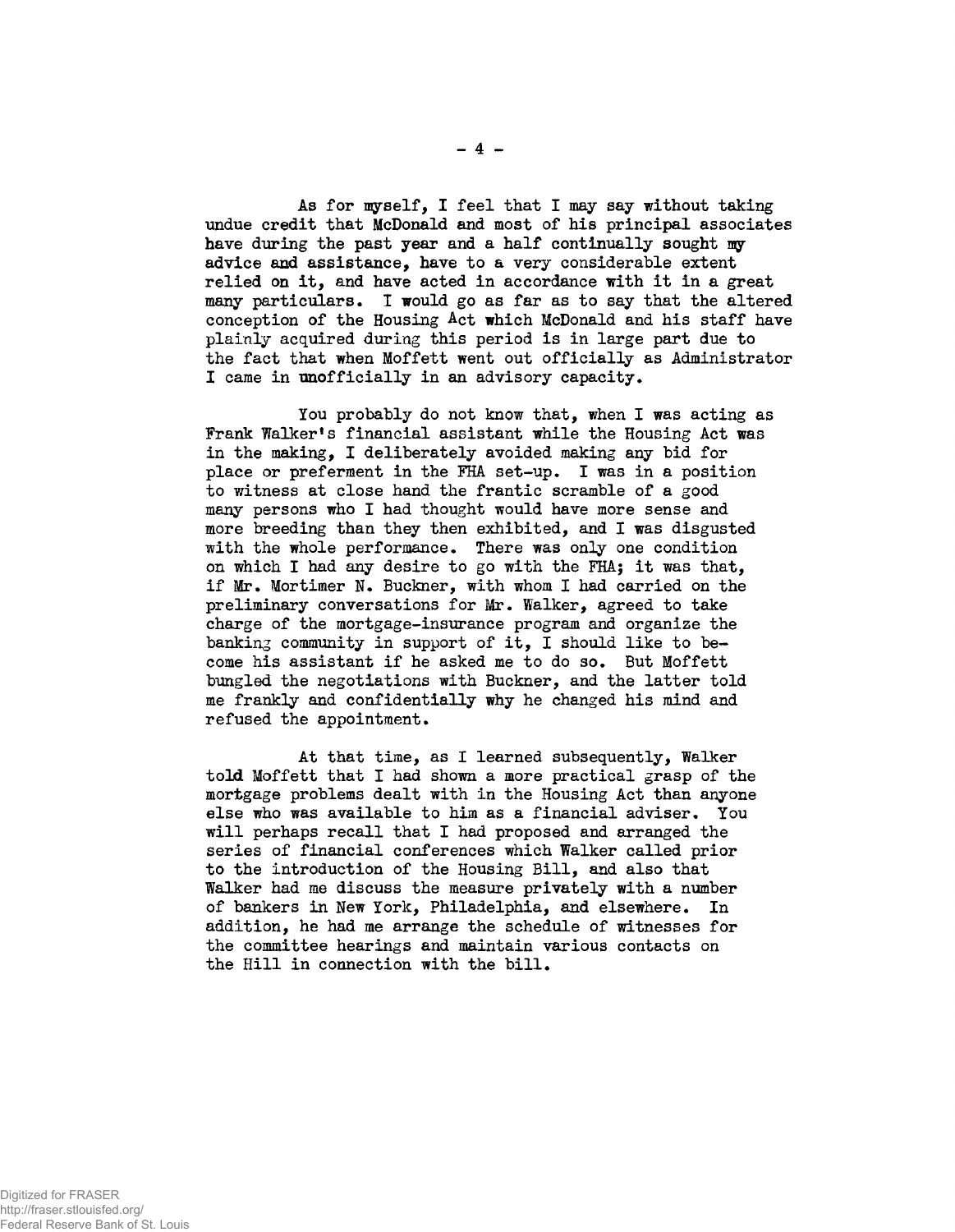All this accounts for Walker's suggestion to Moffett. But Moffett had much more ambitious notions as to who his financial adviser should be, though what he wound up with after numerous refusals was Howard Ardrey, whose conception of the Housing Act was as different from yours and mine as day from night. Win Riefler and I attended the first private meeting of industrial bigwigs called by Moffett shortly after his appointment, and when the meeting was over Win and I threw up our hands in dismay at the policies it foreshadowed. I did not go near the FHA afterward until I was invited by McDonald (whom I had never met) to join him and Riefler at luncheon at the time Riefler was making a confidential report on FHA for Secretary Morgenthau.

In my subsequent contacts with McDonald, a point I have always had to keep in mind is that he is one of Moffett<sup>f</sup>s personal friends of long standing, and that Moffett was primarily responsible for McDonald<sup>f</sup>s becoming his successor as Administrator. The relationship between the two men is one of great intimacy and cordiality. You will thus see one reason why I have never entertained the thought of going into the FHA as McDonald's assistant. This does not mean, however, that I do not fully concur in your view that McDonald needs a financial adviser who has a firmer and broader grasp of the mortgage-financing problem as a whole than anyone in his present organization has.

Now there is one more personal matter that I should like to mention, though I do it with some hesitancy, because I do not wish to risk being misunderstood. It has to do with my salary if the Board should adopt your suggestion to have me remain here a while longer. For the relatively short time that would be involved, an increase in my present salary, though by no means unimportant to me even for a short period, would not represent a great addition to my income. Nor would I put the question of an increase on the ground that a brief month-to-month arrangement ordinarily warrants a larger compensation than a longer arrangement; for the monthly arrangement is one that in the existing circumstances I greatly prefer.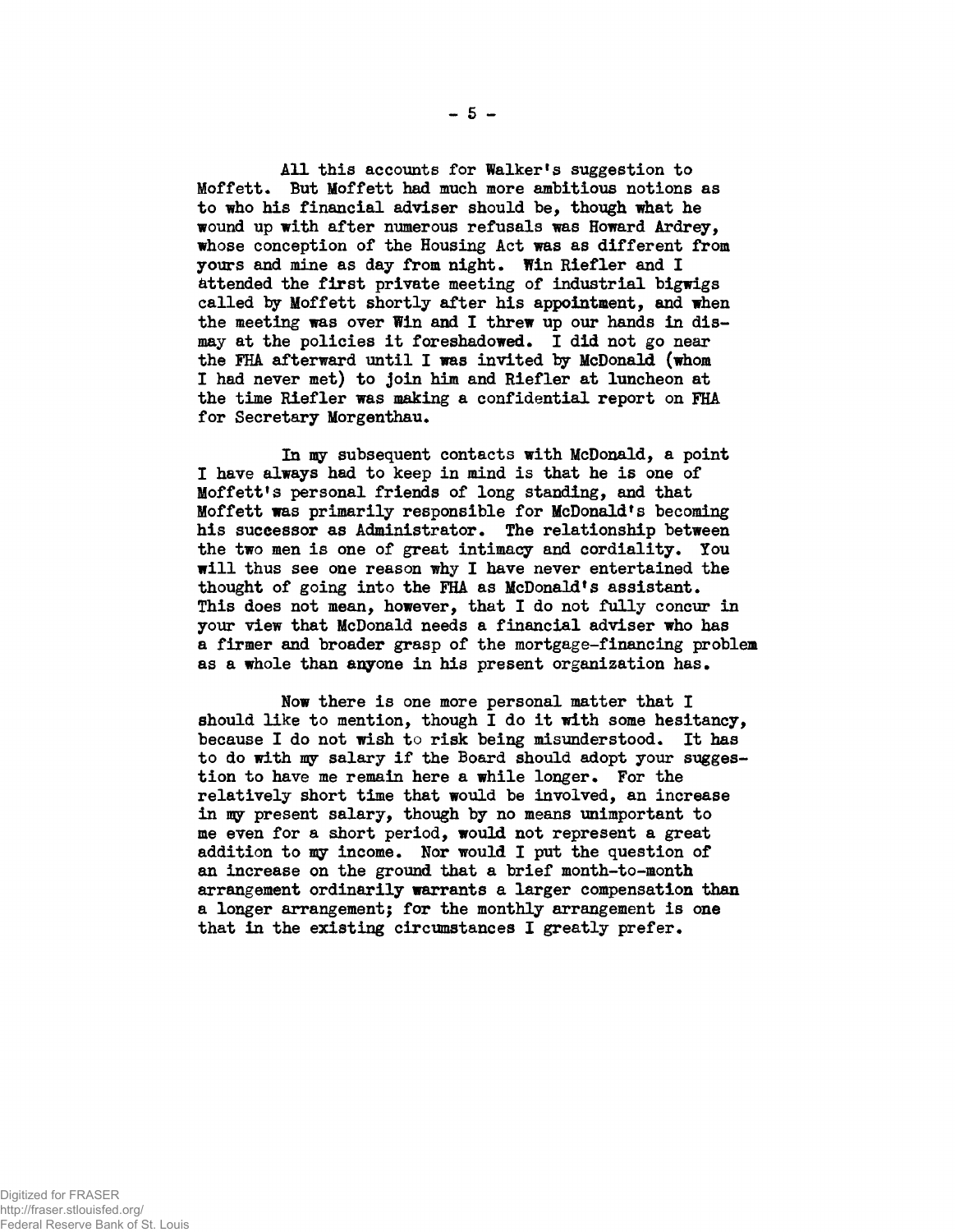**On the other hand, though the Board as a whole naturally does not realize it, I have been doing a task that very few others in Washington would know how to do at all and that one person could not ordinarily, or as a matter of permanent occupation, do more or less single**handedly. At periods when Congress was in session, and **at others when it was not, the work has occupied most of my nights as well as days, and nearly all my week-ends as** well. Regardless of the barrenness of the legislative **results thus far from the efforts of the present year, I went through a pretty severe ordeal both downtown and on the Hill until almost the very last day of the 1956 session; and it was from sheer physical exhaustion that my time sub**sequently dragged on the campaign speeches. As for my work **last year on the Banking Bill, I think you would say that I did my full share while at the same time keeping up ay** other work on housing and mortgage matters.

**If I were expecting to remain with the Board through the coming year, I should feel fully justified in asking that consideration be given to an increase in my salary to \$12,000, and as a reason for it I should relate in some detail the nature of the work I have been doing and the evidence of its results apart from legislation\* However, the principal reason for my asking you to consider whether an increase might be made at this time is, frankly, that such a recognition and recommendation to the Board on your part would be extremely valuable to me both now and in the future\***

**I of course leave the matter of putting the question to the Board entirely to your wishes and discretion, except that if you do put it I should want it to be solely on the ground of merit and not as a personal favor. On the other hand, if the Board should be unwilling to grant an increase, I should have no reason to proceed any differently in what I have undertaken to do either here or in New York than if** the increase were granted.

**In other words, my willingness and desire to work with you on the impending housing and mortgage matters is** in no way conditioned on the salary question. An increase